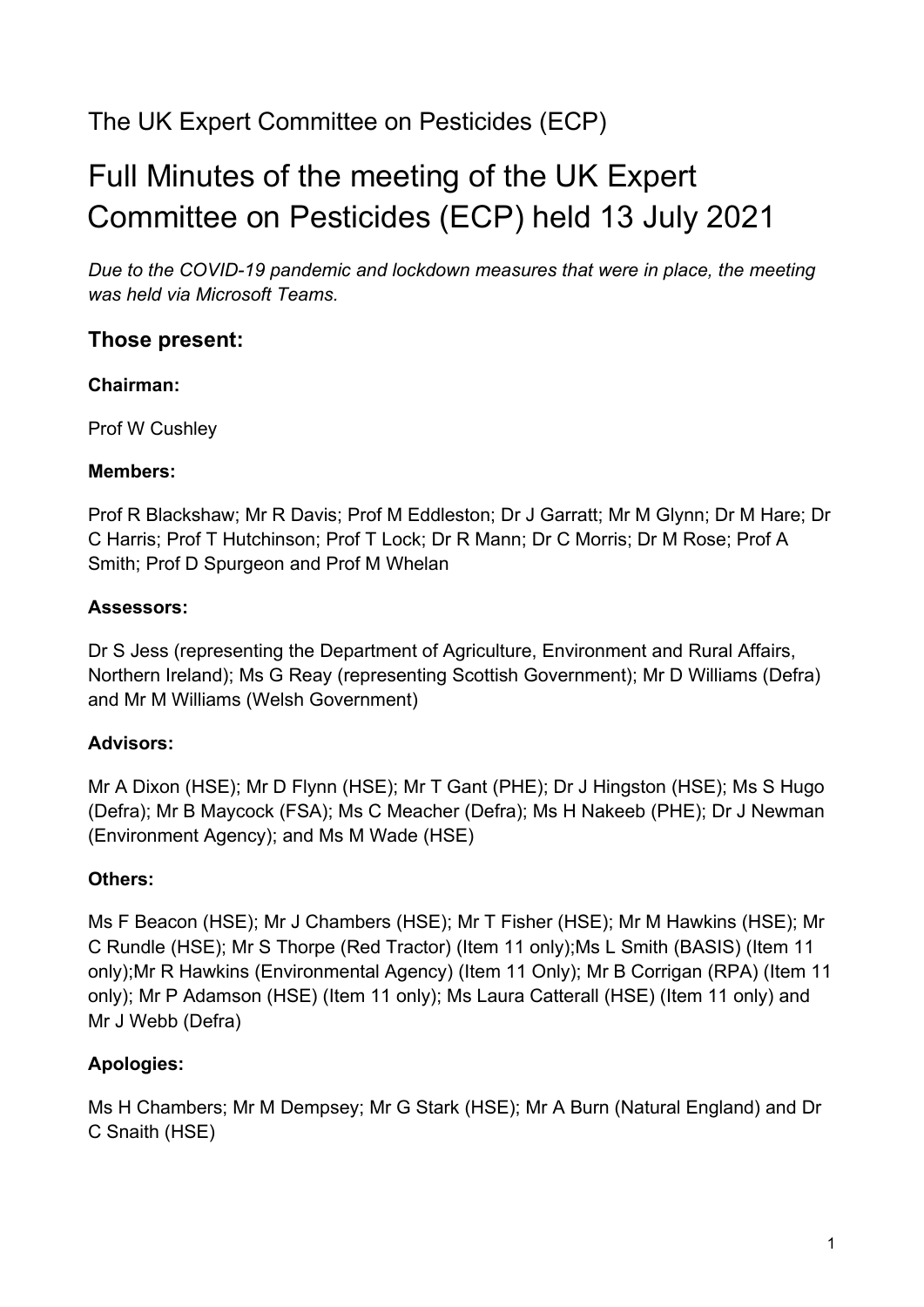# **Agenda Item 1: Introduction**

1.1 The Chair reminded the meeting of the confidentiality of the papers and their discussions. If Members believed that they had a commercial or financial interest in any of the items being discussed, they were required to declare their interest to the Chair and Secretariat prior to the meeting. They may then either be invited to absent themselves from the discussions; not participate and/or not be involved in any discussions and decision-making, unless invited to do so.

1.2 One Member identified a potential conflict of interest where they were aware their employer had previously been involved with an active substance that would be discussed within the meeting. As the Member had not been involved in this work, it was decided this was a non-personal, specific conflict and the Member could remain and participate in discussion on the relevant agenda item.

1.3 The Chair welcomed a new Member to the Committee. Prof M Eddleston has joined the Committee as an expert in toxicology.

# **Agenda Item 2: Full Minutes of the previous meeting [ECP 1 (45/2021)]**

2.1 The draft Full Minutes of the May 2021 meeting were agreed subject to minor amendments.

# **Agenda Item 3: Matters Arising and Forward Business Plan [ECP 2 (45/2021)]**

3.1 The Secretariat provided an update on matters arising from previous meetings and invited Members to suggest any additions/amendments to the forward business plan which would be incorporated before the next meeting.

3.2 It was noted that Members had considered by correspondence an application for the emergency authorisation under Article 53 of Regulation 1107/2009 for the use of 'Movento' (contains spirotetramat) as a third product to use as a foliar spray option to control *Myzus persicae* in order to protect against beet virus yellows (BYV) in sugar beet. The application presented updated information on the case for need, which was not included with the application Members discussed at their May 2021 meeting.

3.3 The Committee was asked to comment on the case for need for a third product for use as a foliar spray in GB and second product in NI, restricted to use where 'Teppeki' had been used as the first spray product and where relevant aphid thresholds are still met. Members noted 'Teppeki' is not authorised for use in NI. Members discussed the application, and their full advice can be found in Annex 1 of these minutes.

3.4 Members noted a point in the advice note for 'Benevia 10OD' on kale and collard and outdoor oriental brassicas in their April 2021 minutes that referenced an incorrect date included in the paperwork presented to the Committee  $(7<sup>th</sup>$  bullet point of paragraph 3).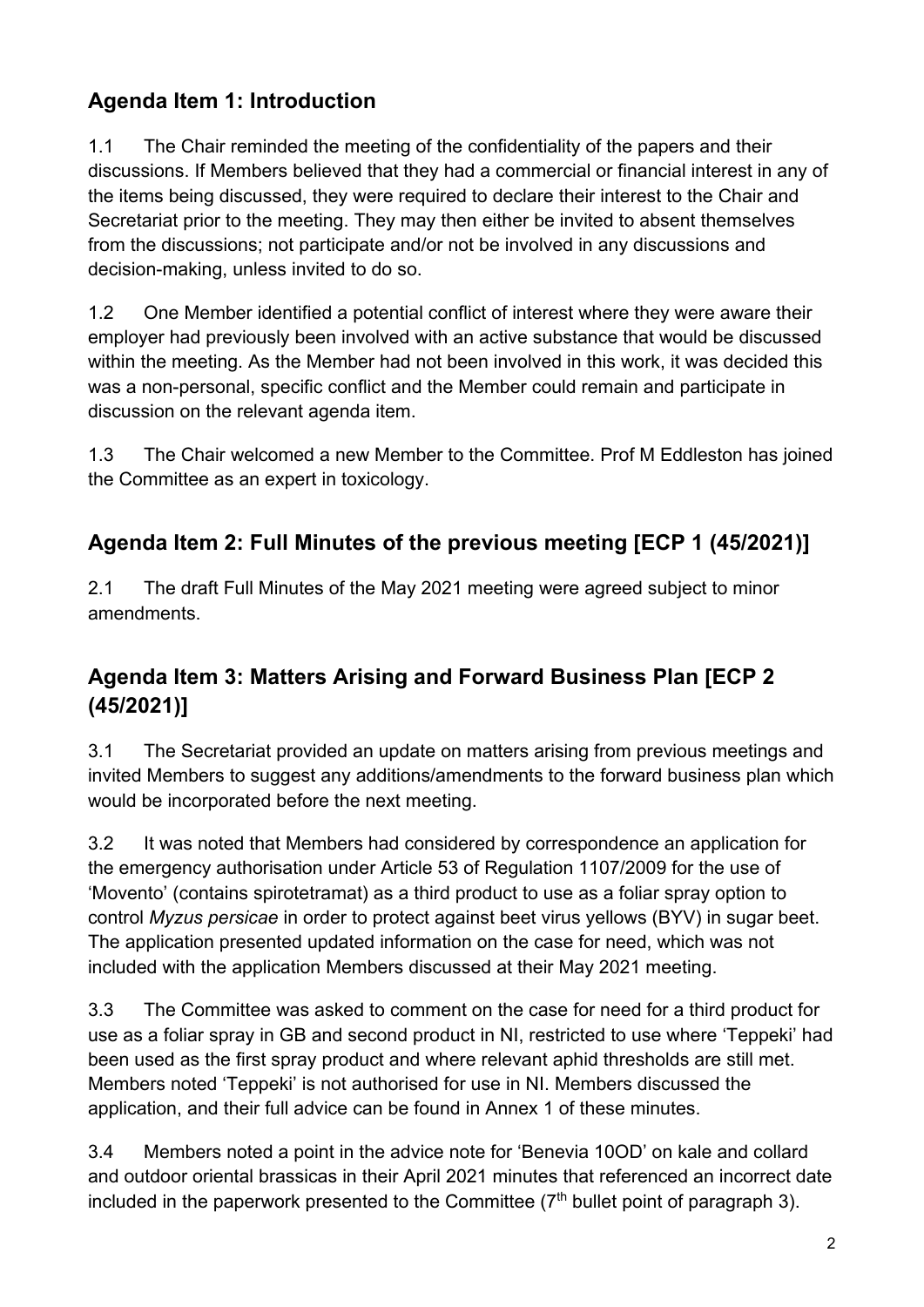The advice note consequently stated that a premature request for release of authorisation occurred in 2020, but this occurred in 2018 and 2019. This does not change the ECP's advice.

# **Agenda Item 4: Emergency Authorisation: 'Gazelle' on carrots and parsnip [ECP 3 – 3-1 (45/2021)]**

4.1 The Government has received an application for emergency authorisation under Article 53 of Regulation 1107/2009 for the use of 'Gazelle SG', (containing 20% w/w acetamiprid) on carrots and parsnips, intended for the control of the aphid species: Willowcarrot aphid (*Cavariella aegopodii*), Peach-potato aphid (*Myzus persicae*) and Parsnip aphid (*Cavariella pastinacae*) which transmit various viruses to carrots and parsnip, in turn causing quality and yield issues. These viruses include Carrot yellow leaf virus (CYLV), Carrot motley dwarf virus (CMD) and Parsnip yellow fleck virus (PYFV).

4.2 The Committee was asked to advise on whether they agreed with HSE's risk assessment, and whether Members were aware of any additional information which may support the case for need and that HSE should consider. Members discussed the application, and their full advice can be found in Annex 2 of these minutes.

# **Agenda Item 5: Emergency Authorisation: 'Spotlight Plus' on seed crops of soya bean and linseed [ECP 4 – 4-1 (45/2021)]**

5.1 The Government has received an application for emergency authorisation under Article 53 of Regulation 1107/2009 for the use of 'Spotlight Plus' (containing 60 g/L carfentrazone-ethyl) intended to be used as a desiccant on soya beans and linseed grown for seed production.

5.2 The Committee was asked to advise if the risk mitigation proposed by HSE is sufficient to address the predicted risks identified. Members discussed the application, and their full advice can be found in Annex 3 of these minutes.

# **Agenda Item 6. Emergency Authorisation: 'Spotlight Plus' on Corn Gromwell and Meadowfoam [ECP 5 – 5-1 (45/2021)]**

6.1 The Government has received an application for emergency authorisation under Article 53 of Regulation 1107/2009 for the use of 'Spotlight Plus' (containing 60 g/L carfentrazone-ethyl) intended to be used as a desiccant on corn gromwell and meadowfoam.

6.2 The Committee was asked to advise on whether the risk mitigation proposed by HSE is sufficient to address the predicted risks identified and if Members were aware of any additional information which may support the case for need and that HSE should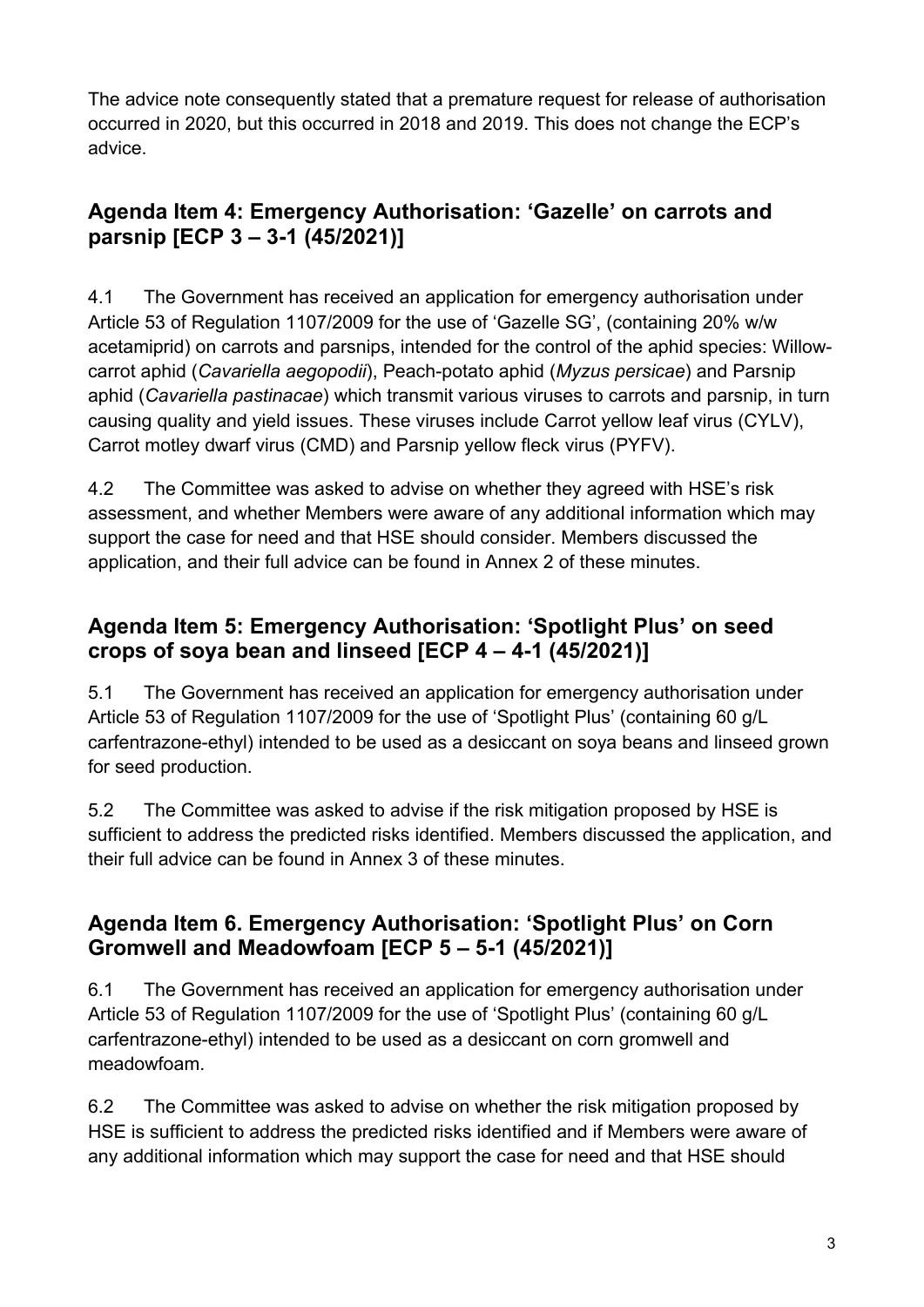consider. Members discussed the application, and their full advice can be found in Annex 4 of these minutes.

### **Agenda Item 7 Proposed review of the approach to assessing the risk to aquatic life from drainflow [ECP 6 – 6-1 (45/2021)]**

7.1 HSE presented an information paper which outlined a proposal to conduct a review of the current approach to assessing the risk to aquatic life from exposure via drainflow, which has grown in a reactive manner over many years. The paper was intended to inform the Committee of the ongoing work and invite the thoughts of Members on how to proceed.

7.2 Members expressed their interest and support for the proposed review, and expressed their willlingness to remain engaged with HSE during the review.

- 7.3 Members noted:
	- They felt the current approach was largely effective and that any revisions should seek to build upon it.
	- They saw an effective system as one that encouraged flexiblity, has a clearly tiered escalation system with consistent increases in the effort required between tiers, and which allows for mechanistic links between ecology, ecotoxicology and fate and behaviour to be established.
	- They would encourage revisions to develop intermediate tiers and simplify the process for substances that are clearly safe.
	- The importance of grounding any models in the data available for actual drainflow exposure. Members further noted the various sources of data available, alongside the importance of adequate software in enabling the use of models.
	- Changing weather patterns may affect the degree to which surface run-off could increase the risk to aquatic life. This review would provide an opportunity to assess the suitability of current modelling in addressing this issue.

## **Agenda item 8: Trial permit testing novel nucleopolyhedrovirus (NPV) [ECP 7– 7-12 (45/2021)]**

8.1 The Committee was informed that this item had been withdrawn by HSE as further consideration was required before advice was sought.

# **Agenda item 9: Date of next meeting**

9.1 28 September 2021 – full business meeting-to be held virtually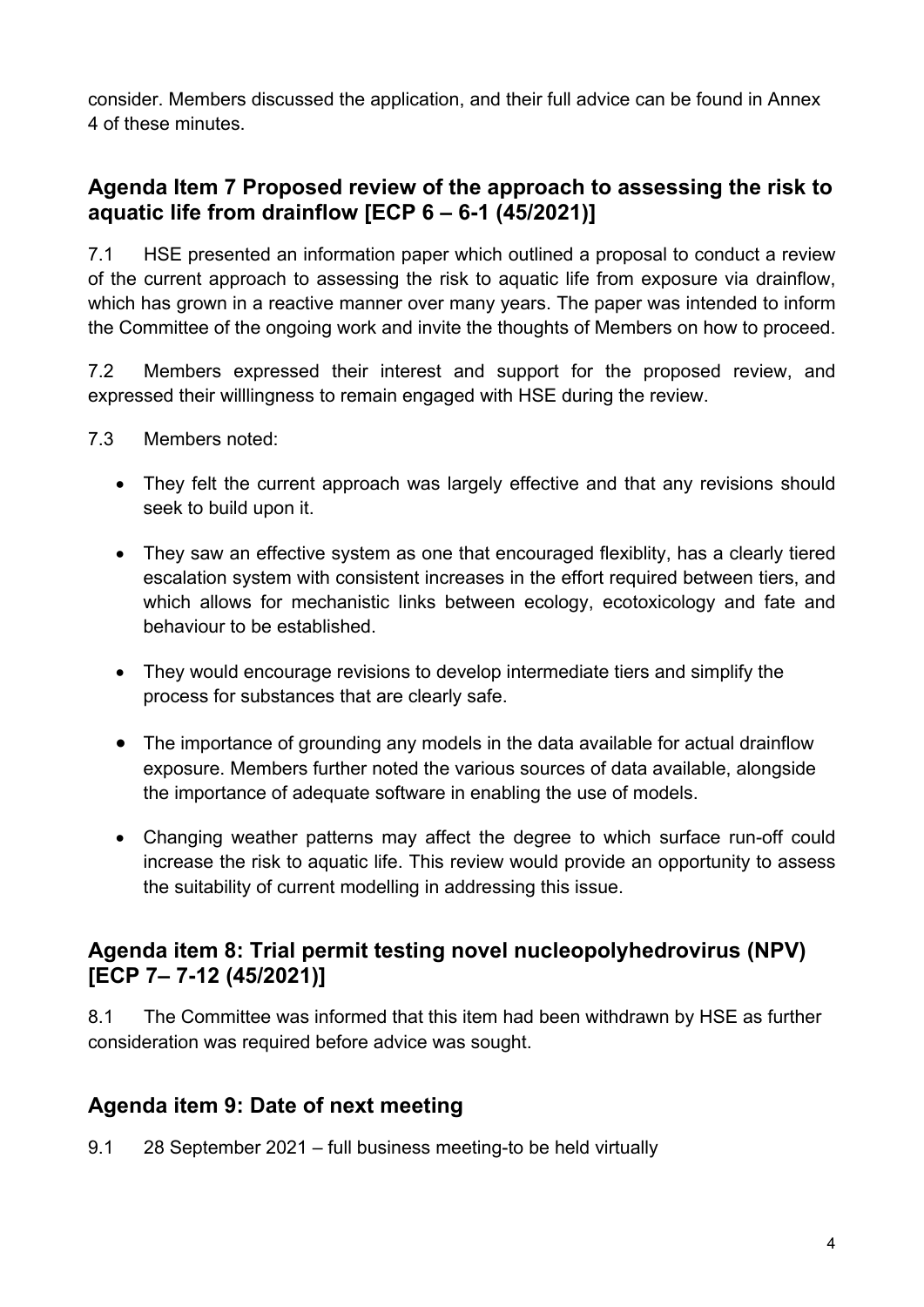# **Agenda item 10: Any other business**

### **10.1 Guidance documents update [ECP 8 (45/2021)]**

10.1.1 HSE introduced a paper which provided an update to the Committee on guidance documents produced to facilitate the operation of Regulation No 1107/2009. The Committee noted the contents of the paper with thanks.

### **10.2 Emergency Authorisations received 2020/21 [ECP 9 (45/2021)]**

10.2.1 Members were provided with a list detailing all emergency authorisations received by HSE in 2020-21. HSE received 43 applications, and ECP has provided advice on 31 of those. The Committee noted an emergency authorisation for 'Vydate 10G' had been authorised. Members have previously expressed concerns over Vydate; the Committee's most recent advice is available in the minutes of their meeting in May 2019. Members noted that ECP was not asked to provide advice for this most recent application for Vydate.

### **10.3 Buglife Correspondence [ECP 10 – 10-2 (45/2021)]**

10.3.1 Members noted correspondence received from Buglife concerning the implications of pesticide use on insects and animals that feed on them. Members discussed the correspondence and agreed further discussion would be required as an agenda item in a future meeting.

#### **ACTION: Secretariat**

### **10.4 British Beet Research Organisation Correspondence [ECP 11 – 11-1 (45/2021)]**

10.4.1 Members noted correspondence from the British Beet Research Organisation (BBRO) and the ECP response.

#### **10.5 Brassica Growers Association Correspondence**

10.5.1 The Committee noted correspondence received from the Brassica Growers Association regarding the ECP advice note for 'Benevia 10OD' on kale and collard and outdoor oriental brassicas. HSE have also received the same correspondence.

10.5.2 HSE informed the Committee they would be responding to address the points raised in the correspondence.

#### **10.6 Chair's Report**

10.6.1 The Chair noted the ongoing Defra review into the provision of independent scientific advice. Defra provided an update on the review and encouraged Members and Government representatives to complete the call for views which had been circulated. The Chair urged members to engage fully with the ongoing Defra survey.

#### **ACTION: All**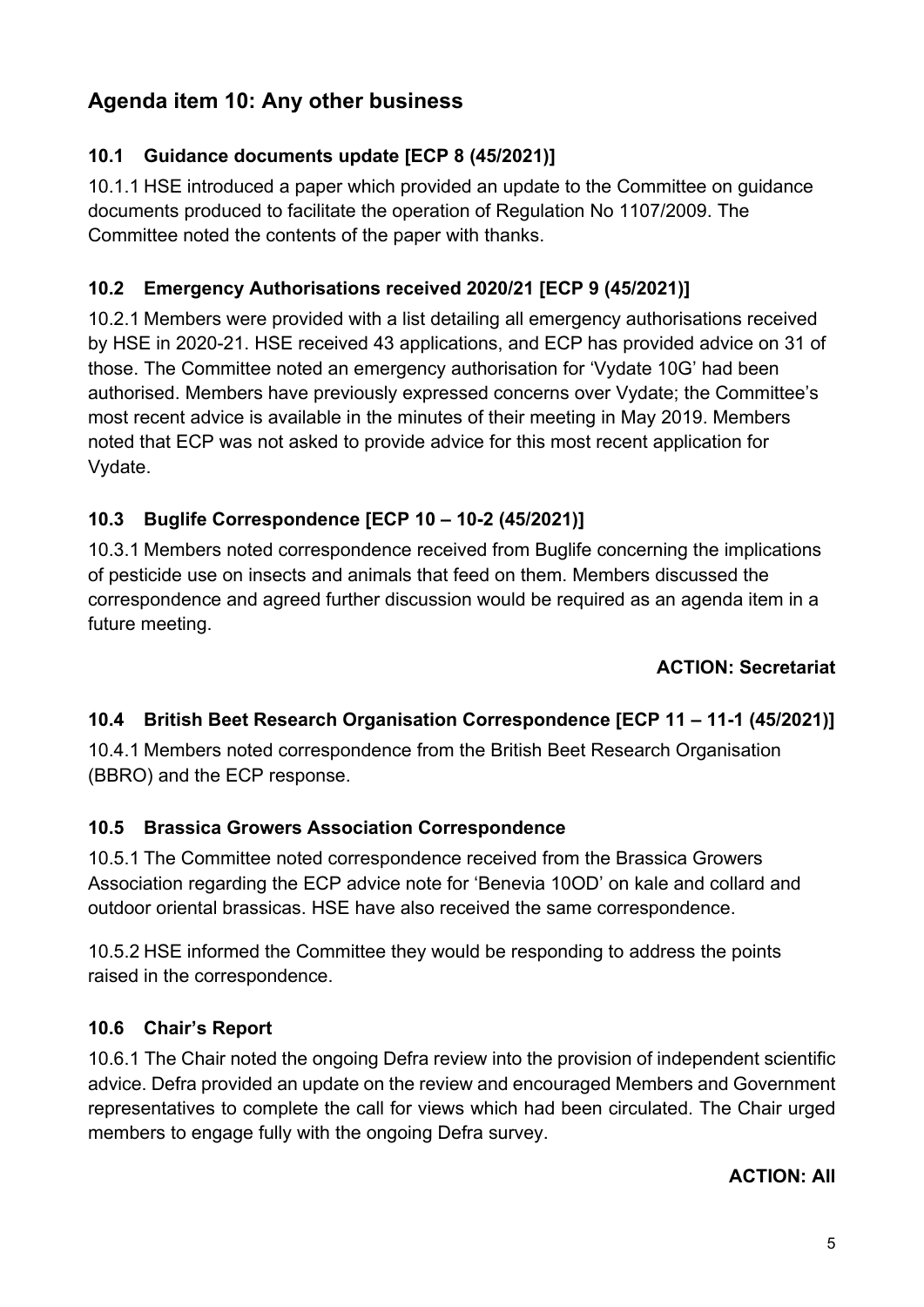10.6.2 The Chair noted that recruitment was ongoing for three posts and informed the Committee of the expected timeframe for the process.

# **Agenda Item 11: Compliance and Enforcement Session**

11.1 Members had requested a discussion session to gain a deeper understanding of how the compliance and enforcement aspects of the regulatory regime worked. Representatives from HSE's enforcement team, Rural Payment Agency, Environment Agency, BASIS and Red Tractor were invited to present to the Committee how the relevant rules and regulations work to mitigate the effects of pesticides having adverse impacts, how they are adhered to and what happens if there is a failure to comply with regulations.

11.2 The Committee expressed thanks to the individuals and groups involved in the presentations.

> **Ethan Clabby ECP Secretariat July 2021**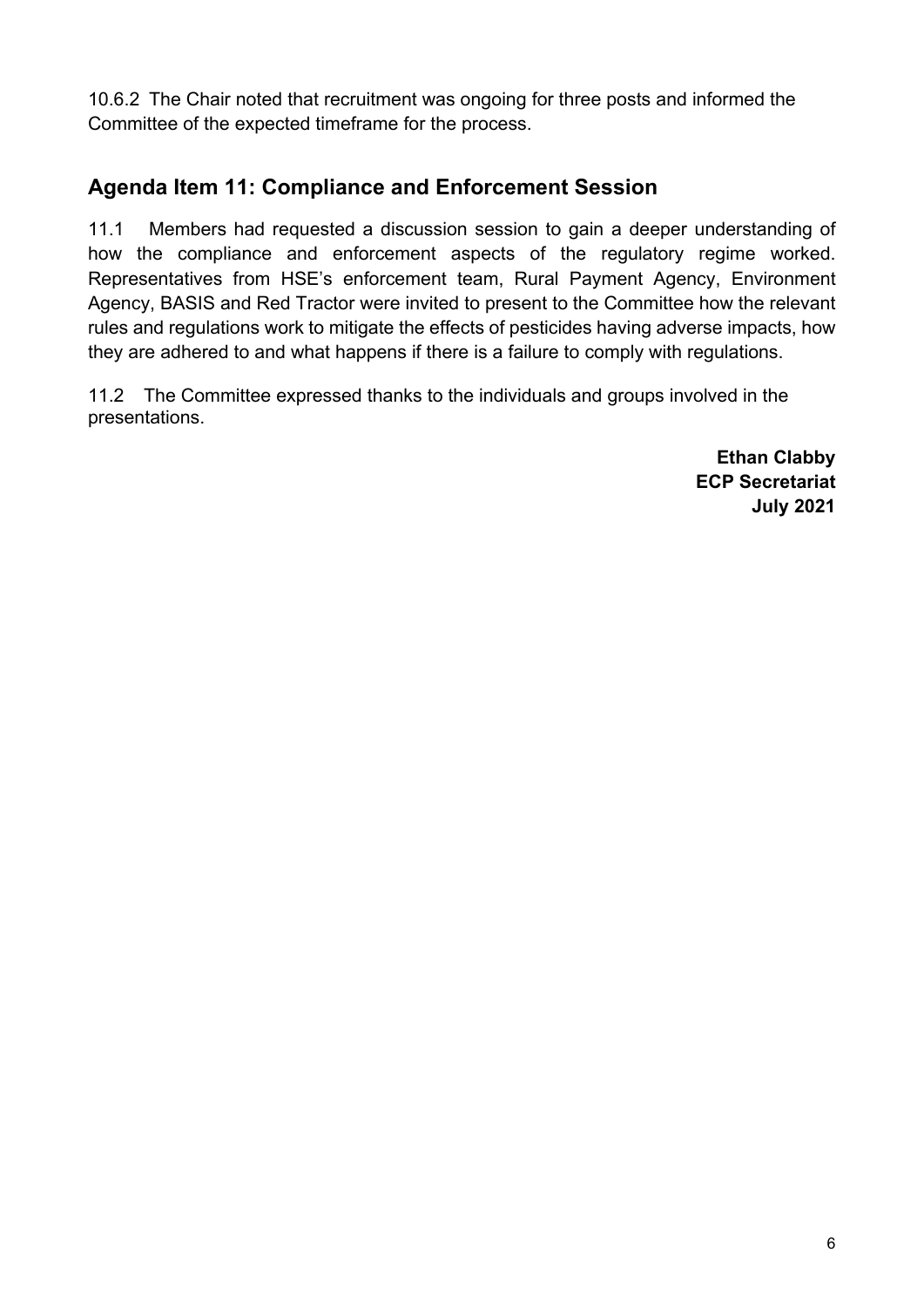#### **ECP ADVICE TO GOVERNMENT: USE OF 'MOVENTO' ON SUGAR BEET**

#### **Issue**

1. The Government is considering whether to grant an authorisation for use of 'Movento' (contains spirotetramat) under Article 53 of Regulation 1107/2009 to control *Myzus persicae* and protect against beet virus yellows (BYV) in sugar beet. At the April 2021 ECP meeting the Committee advised that a case for need had not, at that point, been demonstrated.

#### **Action required**

2. The Committee was invited to consider and comment on new evidence regarding the case for need that would allow 'Movento' to be used as a third spray where Teppeki had been used as the first spray, Insyst as the second spray and relevant aphid thresholds were exceeded.

#### **Discussion**

3. The Committee *noted* that:

• 'Movento' was considered at the April 2021 ECP as a possible third spray on sugar beet. Given the availability of two foliar sprays ('Teppeki' – contains flonicamid; 'Insyst' – contains acetamiprid) and the degree of uncertainty on whether any of the crop would still be at the susceptible growth stage coinciding with the predicted later aphid migration, the case for need for a third spray had not been made.

• It had previously advised that HSE should consider availability of data on comparative toxicity in scheduling use and authorisation. HSE reported that it had previously prioritised the 'Insyst' application because 'Movento' benefits from warmer weather to optimise effectiveness and therefore would be more appropriate as a third spray. ECP has seen no efficacy data to verify this view, but confirmed that 'Movento' had substantially lower endpoints than 'Insyst' for aquatic toxicity.

• Noting the ECP advice, HSE had concluded that 'Movento' could be authorised as an alternative second spray (to 'Insyst') following 'Teppeki' and subsequently proposed use up to the 16 true leaf stage provided appropriate thresholds were followed, but had yet to issue an authorisation. ECP has not seen the data upon which this proposed extension of use beyond the 12 true leaf stage is based.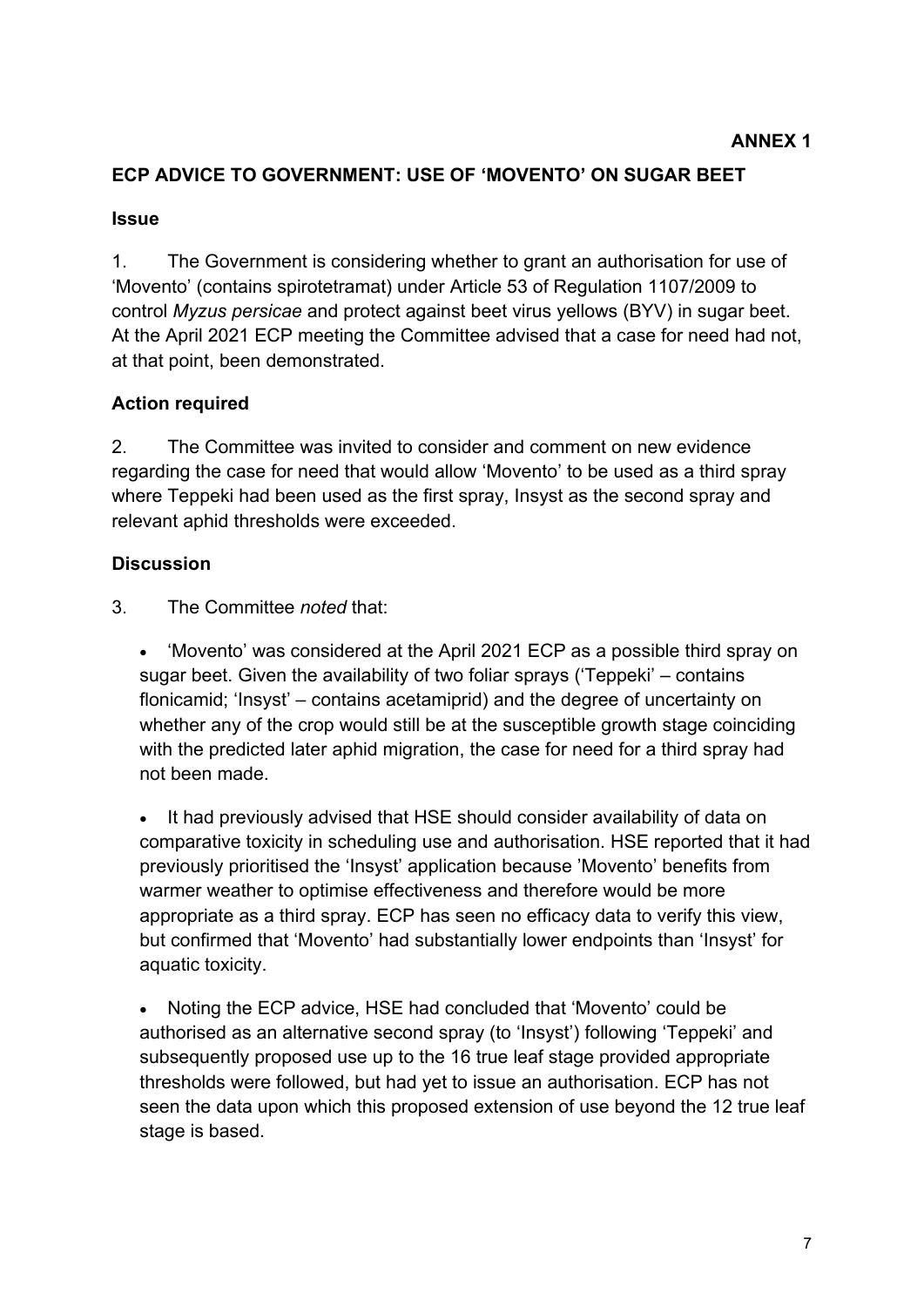• To assess the case for need of 'Movento' as a third spray, information was needed to estimate the scale of risk (area of crop, locations, predicted losses etc.) and any pest population growth. It was recognised that gathering and reviewing this information within the time frames between a second and third spray was challenging but not impossible.

• Weather conditions have resulted in both delayed crop emergence and considerable variation in subsequent development within the national crop. It was estimated that only 18% of the crop had reached 6 true leaves by 24 May 2021, one of the slowest crop emergences in recent years (and widely distributed rather than confined to localised areas). Further calculations suggested the 12-leaf stage would be reached (based on assumed average temperatures) between 42- 51 days later. The weather in early June had been warmer, which would encourage both crop development but also aphid activity.

• 21 June 2021 was 51 days after virtually all drilling had concluded (end of w/c 26 April 2021) so that the vast majority of crops will have already passed the susceptible stage.

• The latest BBRO [bulletin](https://bbro.co.uk/media/50546/21-advisory-bulletin-no-12.pdf) (published 18 June 2021) was reporting healthy crop growth and no substantive concerns about *Myzus persicae* numbers.

• The evidence relating to aphid flight suggested that a very small proportion of the crop may still be at susceptible stages during a period when winged aphids were migrating from overwintering sites. Even so, for a significant majority of the crop the presently authorised two-spray programme would be sufficient. Some crop reseeding because of adverse weather conditions has been reported but there was no additional information to quantify the area that might still be at a susceptible stage.

• No data were provided on the comparative viral loading of migrating aphids nor on the numbers surviving the prolonged overwintering period. ECP were thus unable to judge whether the migration posed greater or lesser risk than previous years. The lack of data to substantiate a case for need prevented the quantification of the scale of risk; Government was being asked to authorise an insurance treatment rather than address a defined danger to the crop.

• There is a discrepancy between the proposals for the use of 'Movento' presented to ECP by HSE and the details of acceptable spray programmes in the Stewardship information where 'Insyst' is included as a potential third spray.

4. The Committee *agreed* with HSE's evaluation that:

• There may be a need for a third spray, but only on an extremely small proportion of the national crop at most.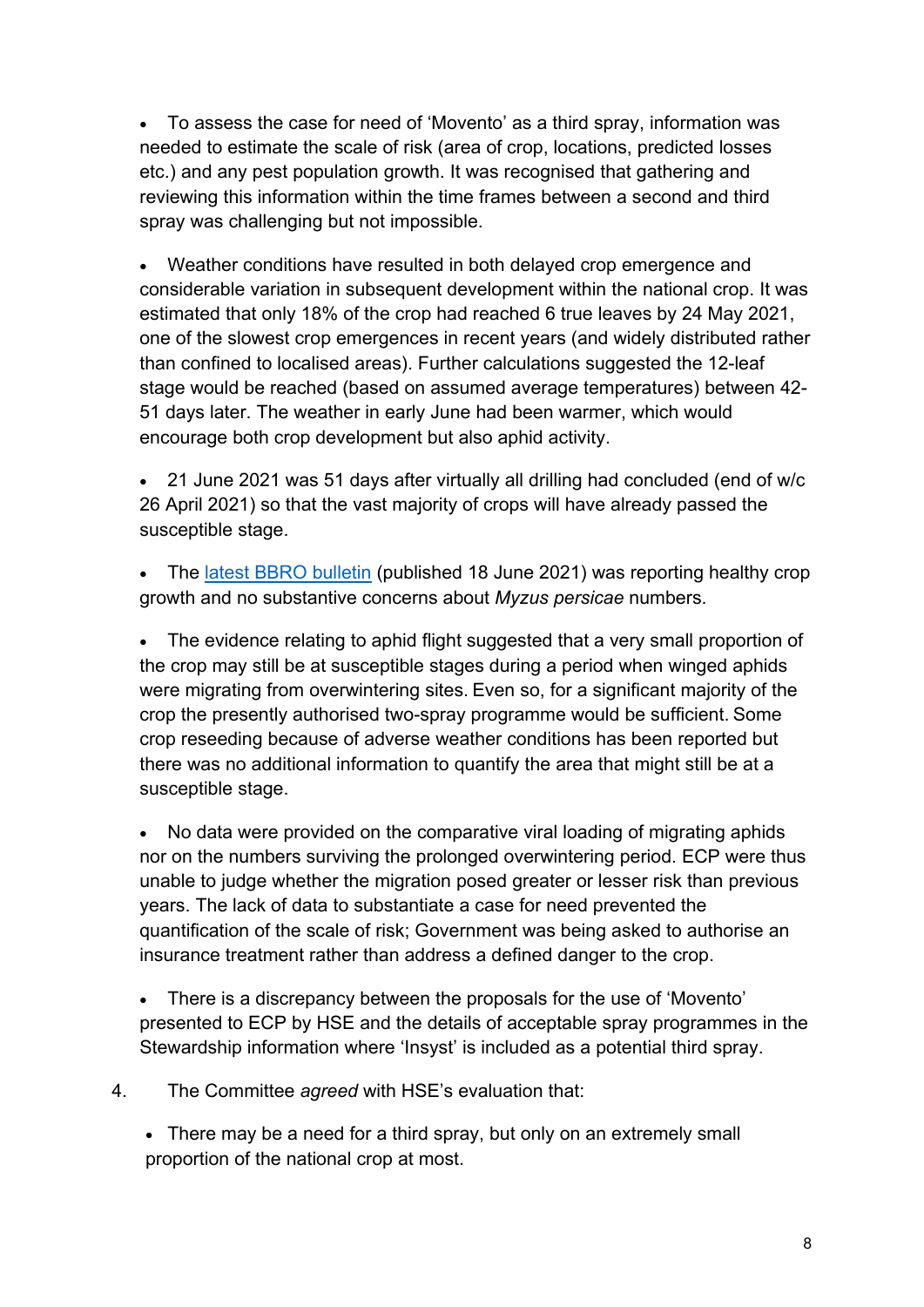• Aspects of 'Movento's' environmental risk profile suggested it posed less risk than 'Insyst'.

5. The Committee *disagreed* with HSE's evaluation that a case for need had been established.

6. The Committee *advised* that:

It did not consider that an adequate case for need had been made to authorise the use of 'Movento' as a third spray.

• Government should consider whether applications for a nationwide authorisation that present no evidence for a national-scale defined danger, but suggest only the possibility of some crop loss in a small number of tightly-localised areas, actually constitute an emergency under Article 53, Regulation 1107/2009. If so, Government should provide guidance to ECP as to whether there needs be a minimum level of apparent risk.

#### **Conclusion**

7. On the basis of the evidence presented to ECP, the Committee agreed that, a case for need for a third spray had not been presented and therefore it did not support authorisation. The Committee does support the proposed use of 'Movento' as an alternative to 'Insyst' in a two-spray programme because of its lower environmental risk.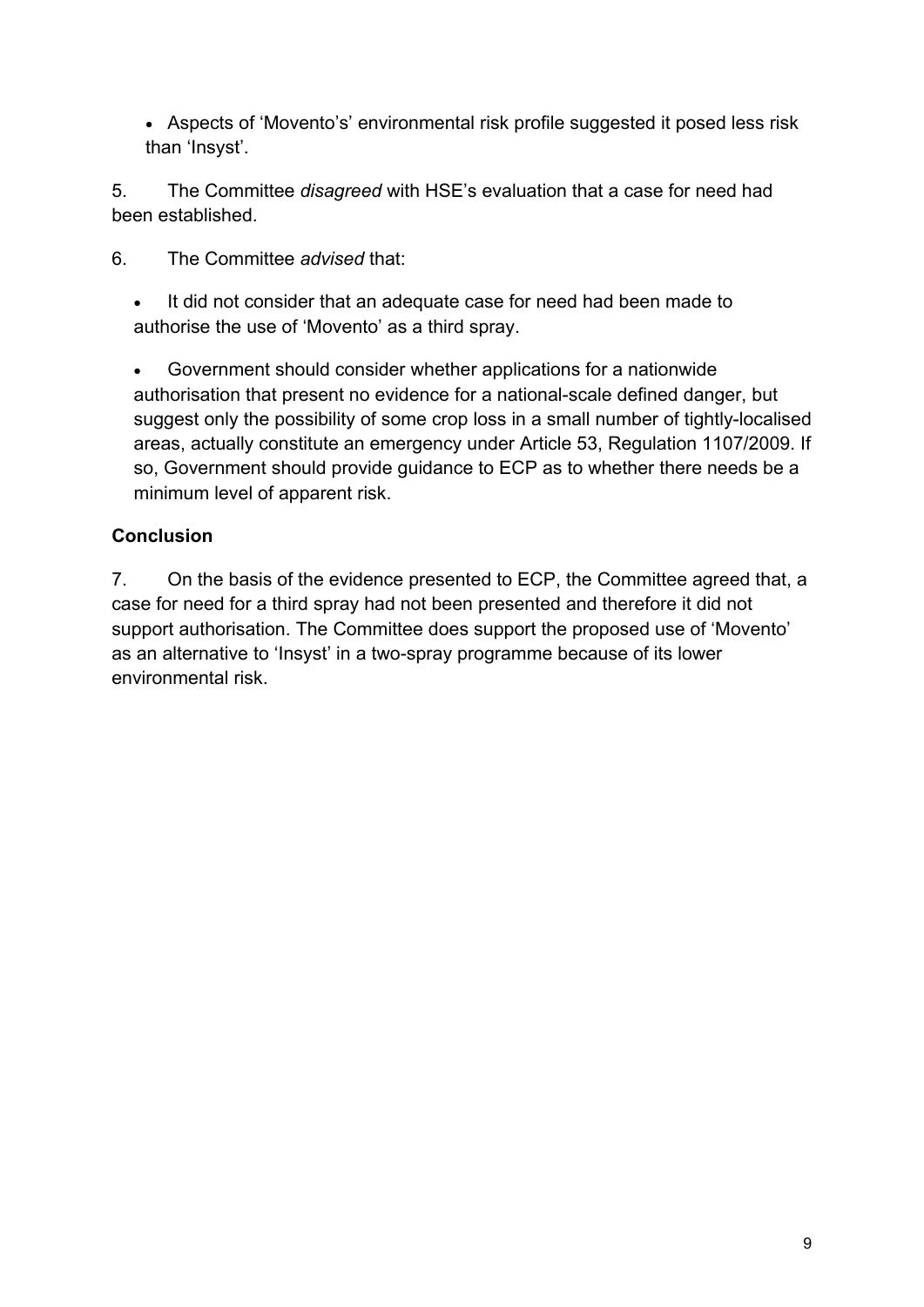#### **ECP ADVICE TO GOVERNMENT: USE OF 'GAZELLE SG' ON CARROT AND PARSNIP**

#### **Issue**

1. The Government has received an application for emergency authorisation under Article 53 of Regulation 1107/2009 for the use of 'Gazelle SG' (20% w/w acetamiprid) on carrots and parsnips, for the control of the aphid species: Willow-carrot aphid (Cavariella aegopodii), Peach-potato aphid (Myzus persicae) and Parsnip aphid (Cavariella pastinacae) which transmit various viruses to carrots and parsnip, in turn causing quality and yield issues. These viruses include Carrot yellow leaf virus (CYLV), Carrot motley dwarf virus (CMD) and Parsnip yellow fleck virus (PYFV).

#### **Action required**

- 2. The Committee was requested to advise on whether:
	- Members agree with HSE's risk assessment
	- Members are aware of any additional information which may support the case for need that HSE should take into account

#### **Discussion**

- 3. The Committee *noted* that:
	- This is the first application for this use.

• An emergency application is currently the only route to authorisation as it is not possible to authorise new uses in the period between renewal of the active substance and renewal of the product.

• The product would be used on carrots and parsnips grown in England, Scotland and Northern Ireland between May and September.

- Risks to the majority of non-target organisms are estimated to be acceptable, based on standard risk assessment practices.
- An acceptable risk to off-field non-target arthropods and aquatic life was estimated when a 5 metre buffer zone is implemented.

• The assessment did not predict an acceptable in-field risk to non-target arthropods following the proposed use in September as the time of application limits the potential for recovery.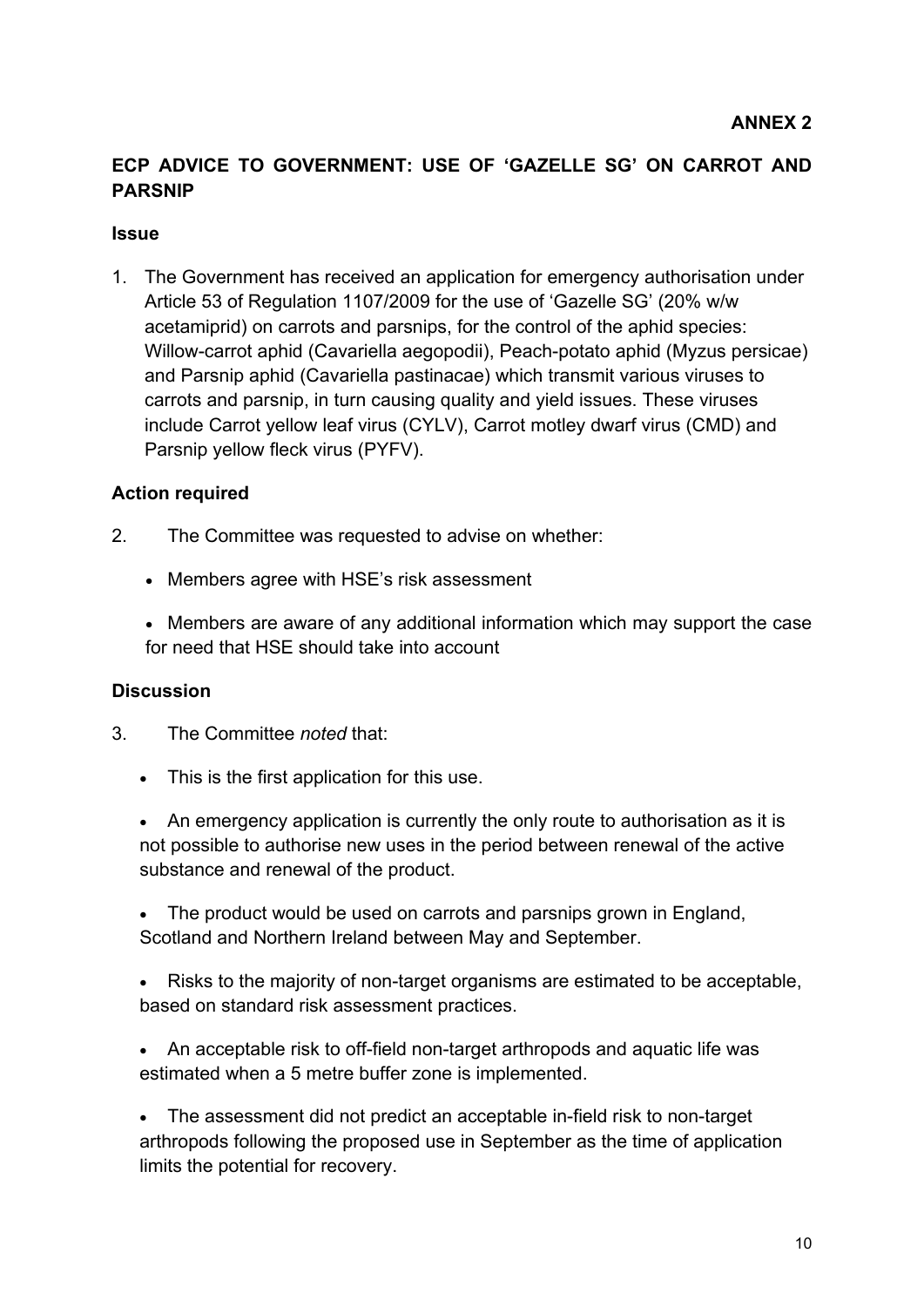• Fewer alternatives were available for growers in Northern Ireland than in Great Britain and no other data available that enabled a separate evaluation.

• The economic case for need conflated damage to conventional and organic crops and provided no means to quantify the potential benefits for conventional producers from this application.

• Less susceptible varieties are available, albeit with a yield penalty, but grower contracts inhibit their use and limit the potential for IPM.

• The residues data supported a 28 day post-harvest interval (PHI). However, it was noted that timing of growth stages is more useful to growers. It was uncertain whether the PHI could be commercially implemented in light of the acceptable GAP for use between growth stages 41-43 determined by HSE.

- 4. The Committee *agreed* with HSE's evaluation that:
	- The risks to humans and the majority of non-target organisms are estimated to be acceptable, based on standard risk assessment practices.
	- An acceptable risk to off-field non-target arthropods and aquatic life could be achieved when a 5 metre buffer zone is implemented.
	- There is not an acceptable in-field risk to non-target arthropods as the latest application timing (September) limits the potential for recovery.
	- The case for need in both GB and NI had not been met due to sufficient alternative fully authorised products being available.
	- This is the first occasion the Committee was presented with HSE's view that a difference in control costs for an alternative spray does not support a case for need meeting the requirements of an emergency authorisation application under Article 53 of Regulation No. 1107/2009 (GB/NI).
- 5. The Committee *advised* that:
	- There is an assumption underpinning the application that a delayed spring aphid migration because of colder winter conditions does not change either the peak numbers or the duration of flight periods, but there is no evidence to substantiate this.
	- There was no clarity over criteria for spray decisions or whether such decisions once taken would lead to a calendar (prophylactic) spray programme.

• Government should provide guidance on whether the ECP should prioritise grower contracts over best IPM practice and under what circumstances.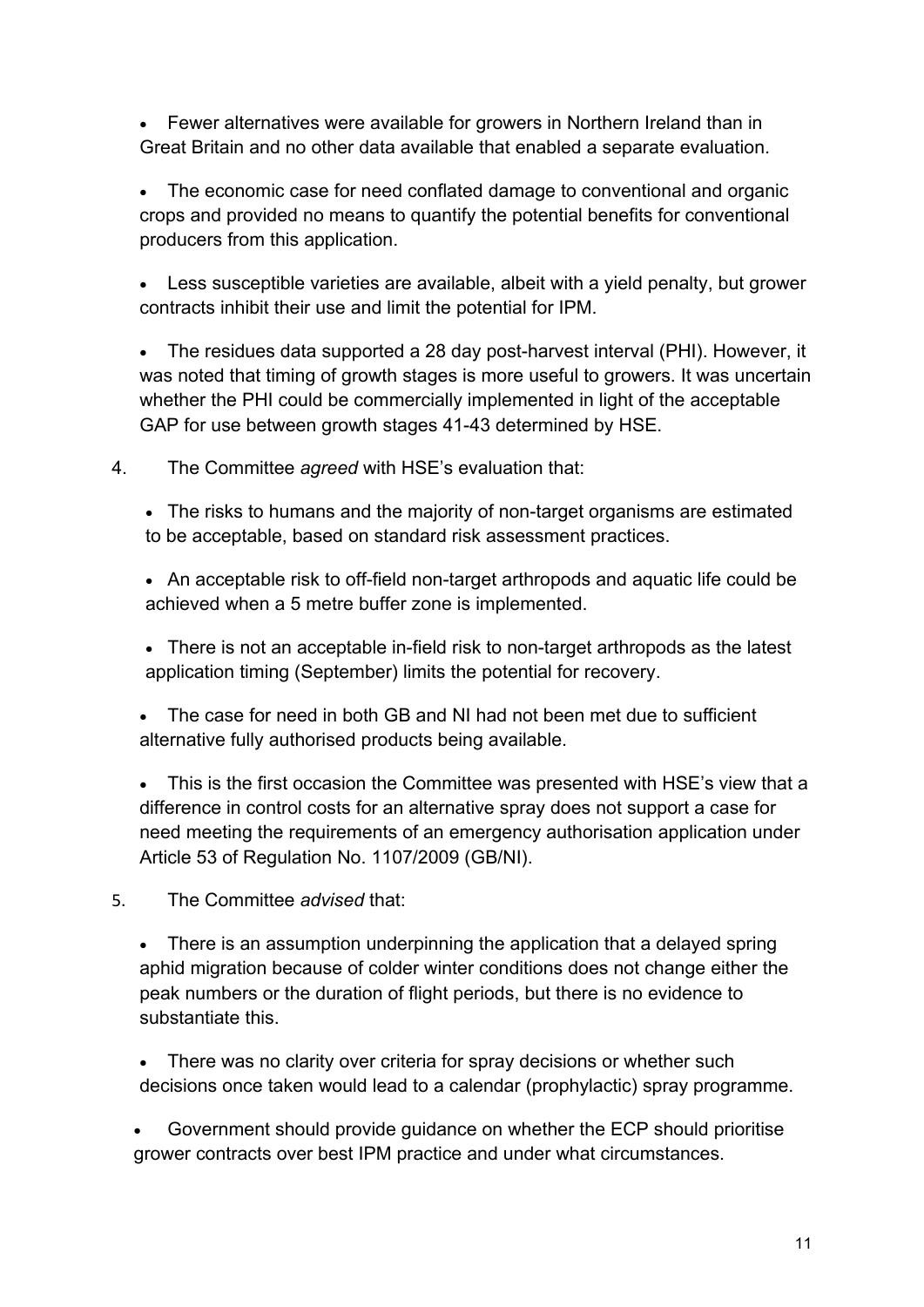• There are specific problems in terms of data generation from, and representation of, NI industry emerging as a consequence of the NI Protocol which need to be addressed.

### **Conclusion**

6. On the basis of the evidence presented to ECP, the Committee agreed that, it cannot support the granting of an authorisation under Article 53 of Regulation 1107/2009 for either GB or NI because there were no substantiated cases for need and alternative products are available.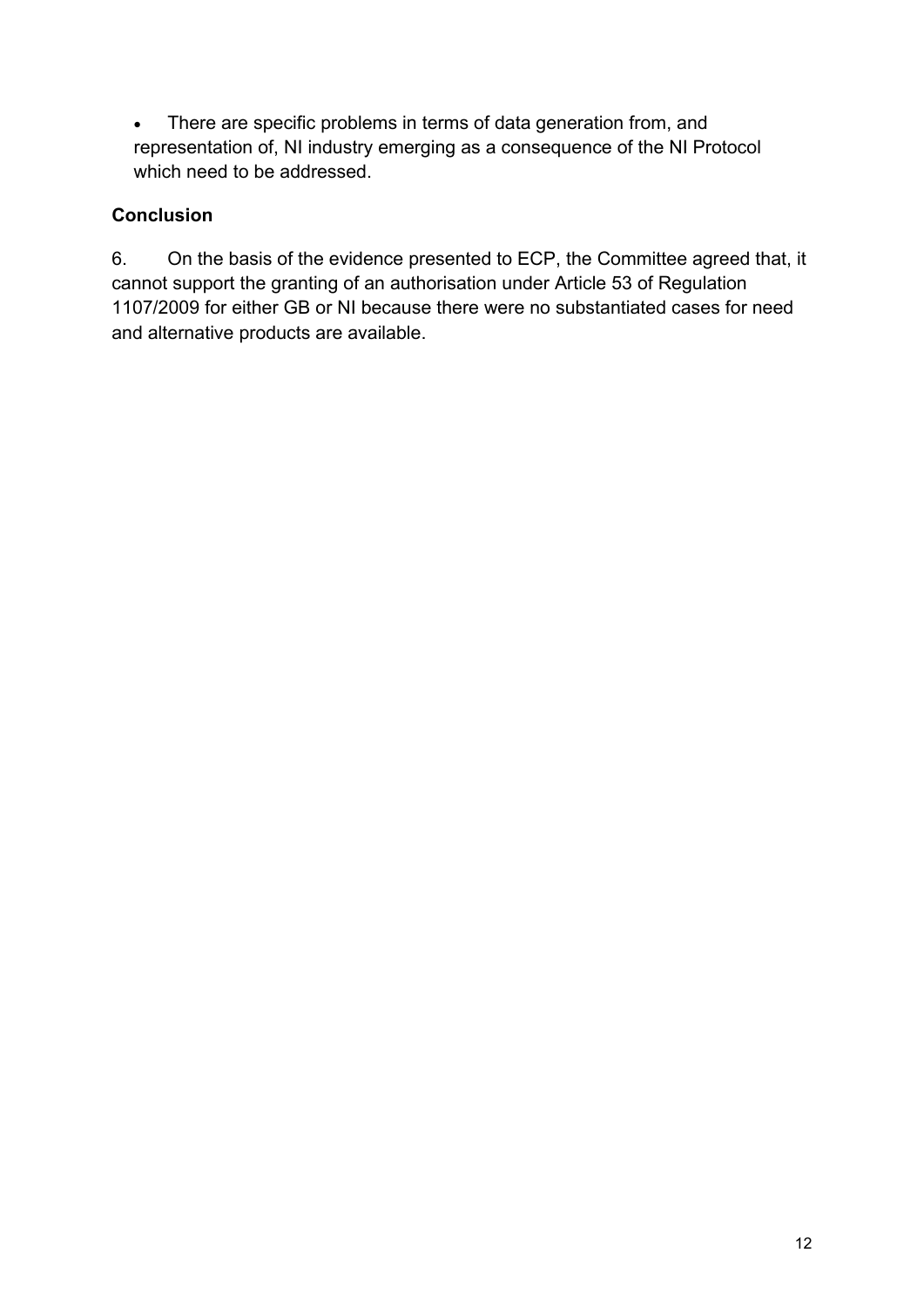#### **ECP ADVICE TO GOVERNMENT: USE OF 'SPOTLIGHT PLUS' ON SEED CROPS OF SOYA BEAN AND LINSEED**

#### **Issue**

1. The Government has received an application for emergency authorisation under Article 53 of Regulation 1107/2009 for the use of 'Spotlight Plus' (60 g/l carfentrazone-ethyl) as a desiccant on soya bean and linseed grown for seed production.

#### **Action required**

2. The Committee was requested to advise on whether the risk mitigation proposed by HSE is sufficient to address the predicted risks identified

#### **Discussion**

- 3. The Committee *noted* that:
	- This was the second consecutive application for this use.
	- Non-dietary risks to human health could be mitigated by requirements for operators to wear suitable protective clothing and gloves when handling concentrate.
	- The environmental fate and behaviour assessment had identified that in groundwater, the identified metabolites were predicted to occur above the accepted parametric drinking water limit of 0.1μg/L. It was noted that for the purposes of an emergency application, a derogation from the full requirements of the Regulation and Uniform Principles is possible and these levels have been included in the consumer intake assessment.
	- The ecotoxicology assessment identified an acceptable risk for birds, mammals, bees, earthworms and soil micro-organisms. The following risk mitigation was required to protect non-target arthropods, non-target plants and aquatic organisms from exposures resulting from drainflow and spray drift.
		- o An 18m aquatic buffer zone for application made by conventional horizontal boom sprayer.
		- o All sprayers to be fitted with three-star drift reduction technology for all uses.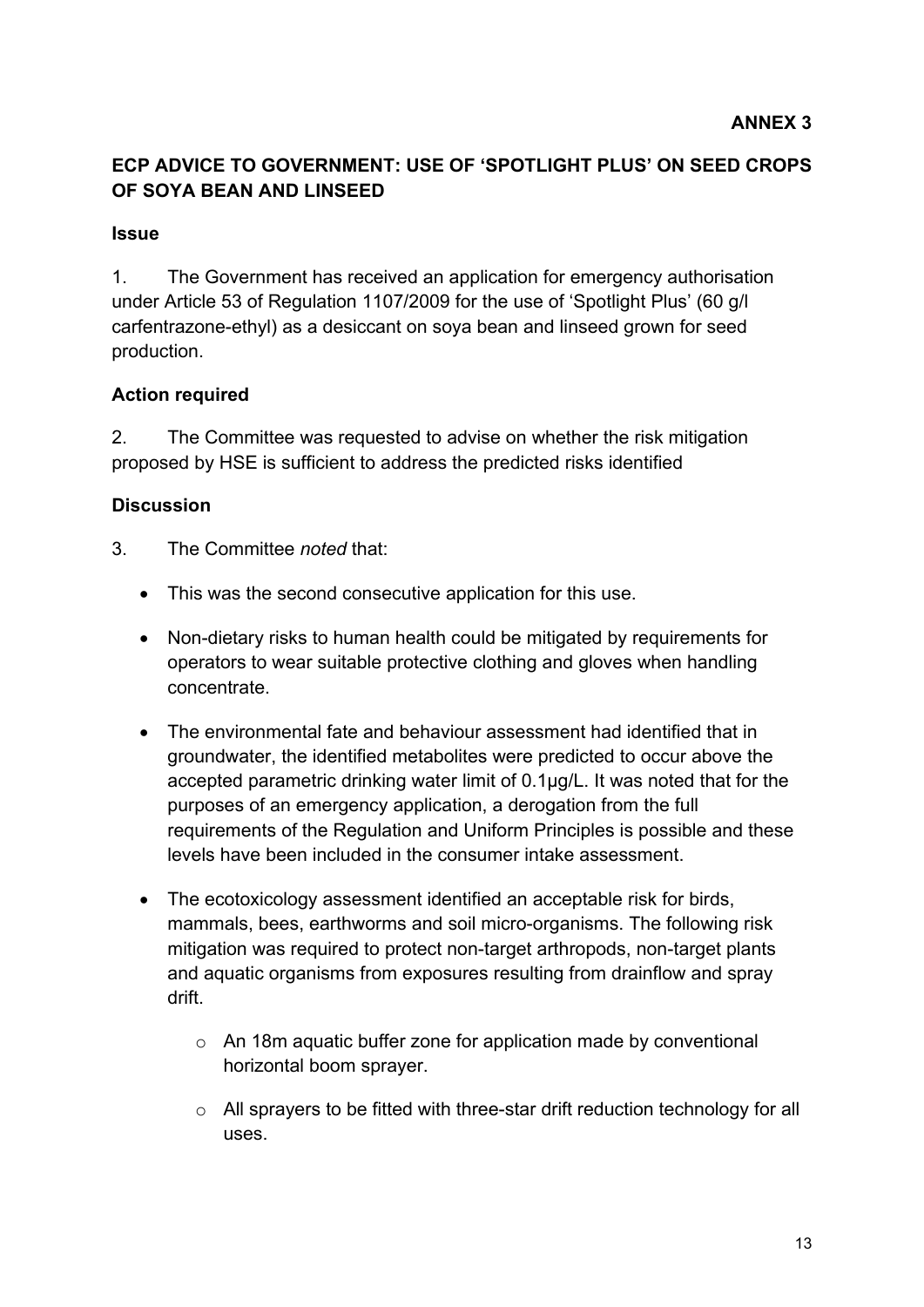- o Avoiding spraying within 5m of the field boundary to reduce effects on non-target insects or other arthropods.
- o Extreme care being taken to avoid spray drift onto non-crop plants outside of the target area.
- o Product only to be applied by conventional horizontal boom sprayer.

• The applicant had failed to provide any data that were set as a condition when the previous emergency authorisation was granted.

• The permanent solution to the issue depends upon renewal authorisation by the UK. HSE have yet to receive a renewal submission from the owner and so the time to conclusion of this process is unknown.

• There were no end-points available for algae and aquatic plants so it was not possible to quantify the risk in the assessment.

• No evidence has been provided by the applicant that seed from treated crop under the 2020 authorisation had not entered the human or animal food chain.

4. The Committee *agreed* with HSE's evaluation that:

• There is a lack of practical alternative chemical and non-chemical desiccation methods for soya bean and linseed crops grown for seed production.

• Risks to consumers from dietary exposures were acceptable for soya bean and linseed for seed production, and that a restriction that the product must not be used on soya bean and linseed crops that are destined for human or animal consumption must be included.

• No information had been provided on how the use would be limited and controlled. The applicant provided no credible reason for failure to provide either data on patterns of use of the product or data on the decisions to use or not to use the product. Both types of data are required to provide evidence that use is limited and controlled.

• There were no criteria describing the conditions under which the product would, or should not, be applied which implies the absence of a controlled decision-making process.

- That use would be limited if restricted to seed crops
- The product must not be applied later than 23 September.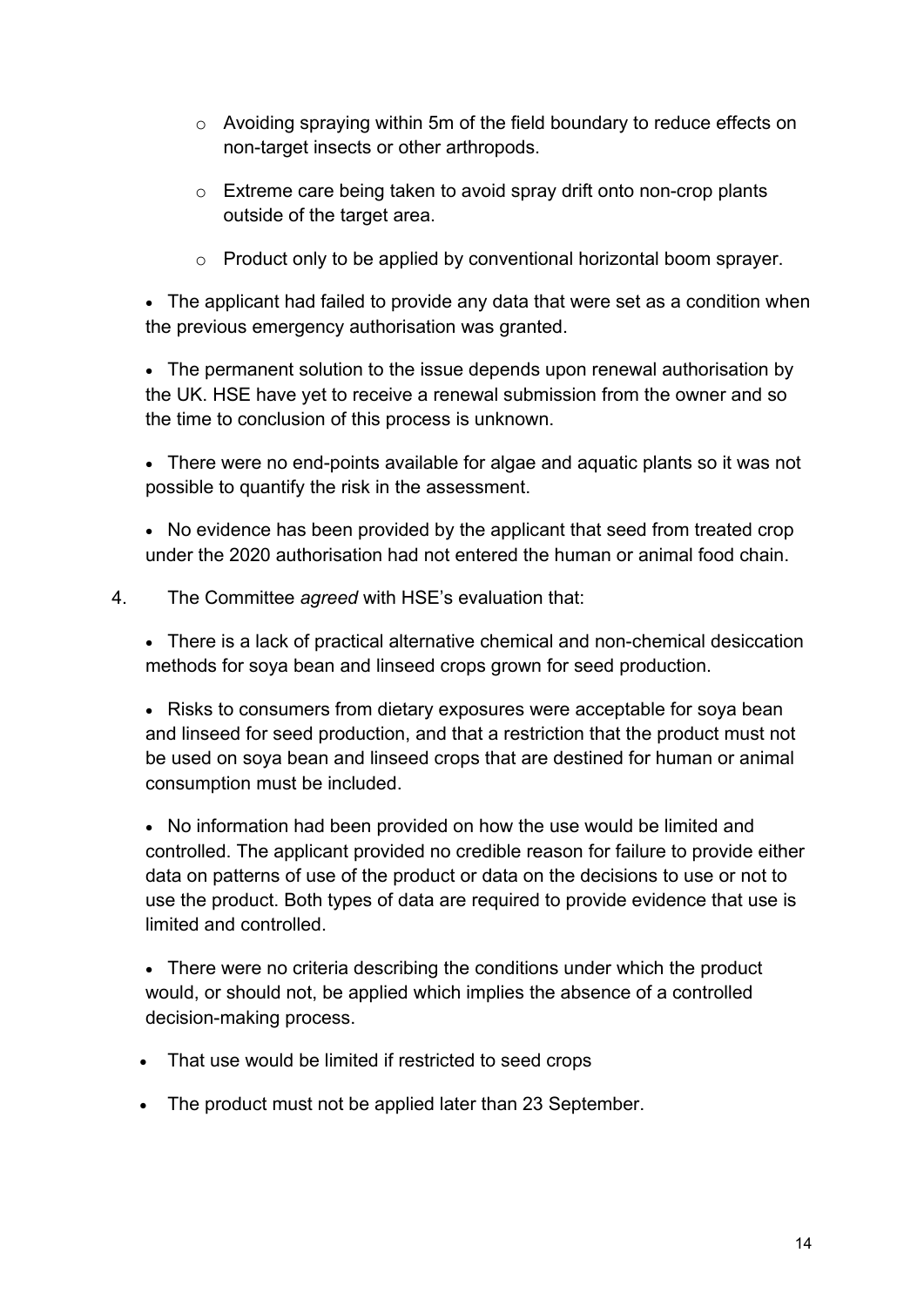- 5. The Committee *disagreed* with HSE's evaluation that:
	- Use of the product will be effectively limited because there is no evidence submitted with the application to show that this has been the case previously.

6. The Committee *advised* that:

There were no data or other evidence to support an extension of the permitted period of use from 23 September to 30 September. The application of a first tier (conservative) risk assessment indicated that exposures would increase significantly beyond 23 September. Therefore, the last date of use should be 23 September.

• The ECP considers that applicants, as the 'owners' of authorisations under Article 53 have the responsibility to ensure that all specified conditions of use are met to provide evidence of compliance if subsequent authorisations are required.

• HSE do not grant an emergency authorisation under Article 53 of Regulation No. 1107/2009 (GB/NI) unless the specified data requirements have been met in each application for use.

The absence of any data to show that use to date has been limited and controlled, that seed from treated crops has not entered the human and animal food chain and the existence of substantive data gaps prevents a conclusion that the potential risks arising from this authorisation will be mitigated.

#### **Conclusion**

7. On the basis of the evidence presented to ECP, the Committee agreed that it does not support granting of an authorisation under Article 53 of Regulation 1107/2009 because there are no data showing how use has been limited and controlled (hence environmental risks mitigated), and that treated product has not entered the food chain.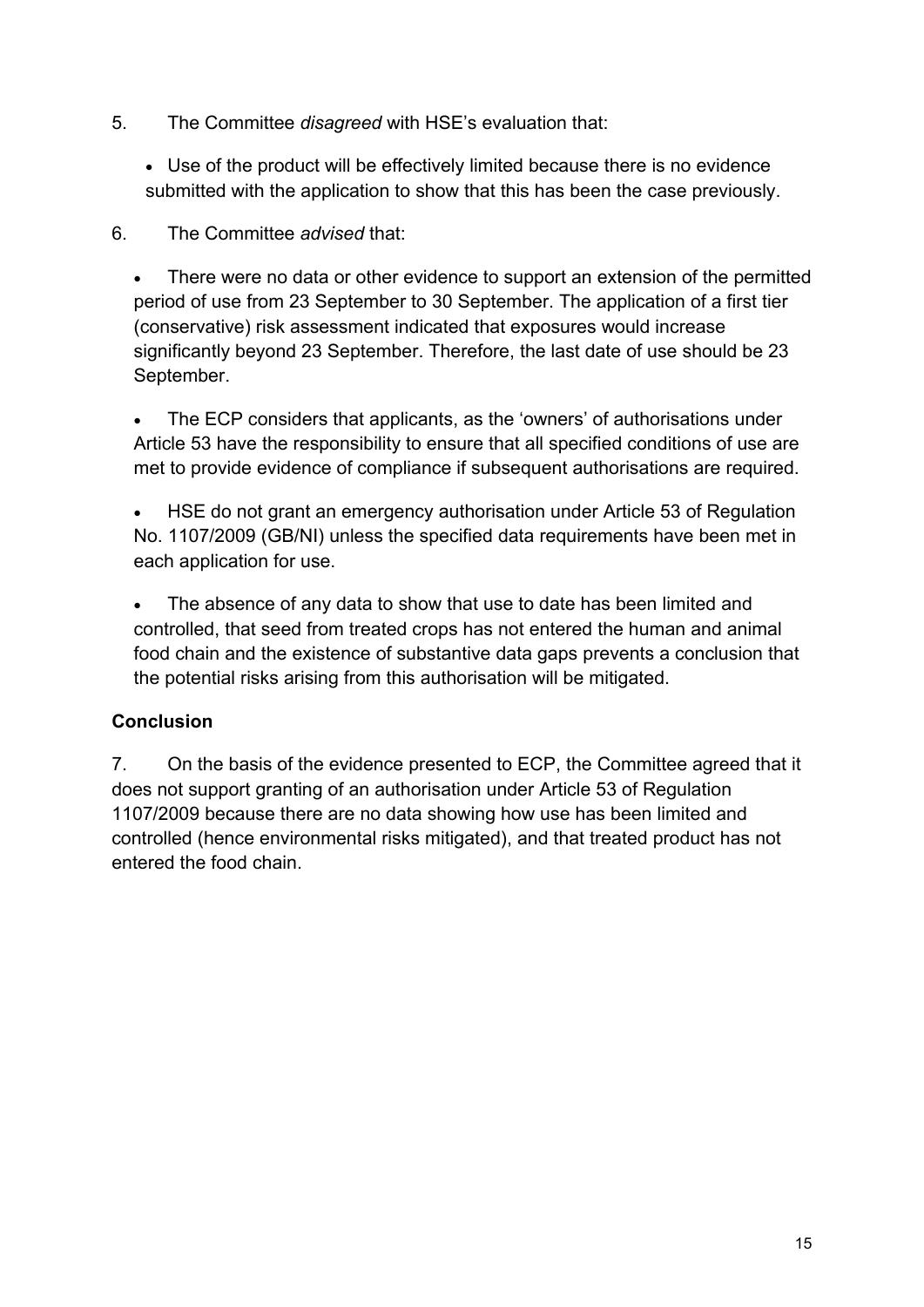#### **ECP ADVICE TO GOVERNMENT: USE OF 'SPOTLIGHT PLUS' ON CORN GROMWELL AND MEADOWFOAM**

#### **Issue**

1. The Government has received an application for emergency authorisation under Article 53 of Regulation 1107/2009 for the use of 'Spotlight Plus' (60 g/l carfentrazone-ethyl) as a desiccant on corn gromwell and meadow foam.

#### **Action required**

2. The Committee was requested to advise on:

- whether the risk mitigation proposed by HSE is sufficient to address the predicted risks identified
- whether Members are aware of any additional information which may support the need for use on corn gromwell and meadowfoam that HSE need to take into account.

#### **Discussion**

- 3. The Committee *noted* that:
	- This was the first application for these uses.

• Non-dietary risks to human health could be mitigated by requirements for operators to wear suitable protective clothing and gloves when handling concentrate.

• The environmental fate and behaviour assessment had identified that in groundwater, the identified metabolites were predicted to occur above the accepted parametric drinking water limit of 0.1μg/L. It was noted that for the purposes of an emergency application, a derogation from the full requirements of the Regulation and Uniform Principles is possible and these levels have been included in the consumer intake assessment.

• The ecotoxicology assessment identified an acceptable risk for birds, mammals, bees, earthworms and soil micro-organisms. The following risk mitigation was required to protect non-target arthropods, non-target plants and aquatic organisms from exposures resulting from drainflow and spray drift.

o An 18m aquatic buffer zone for application made by conventional horizontal boom sprayer.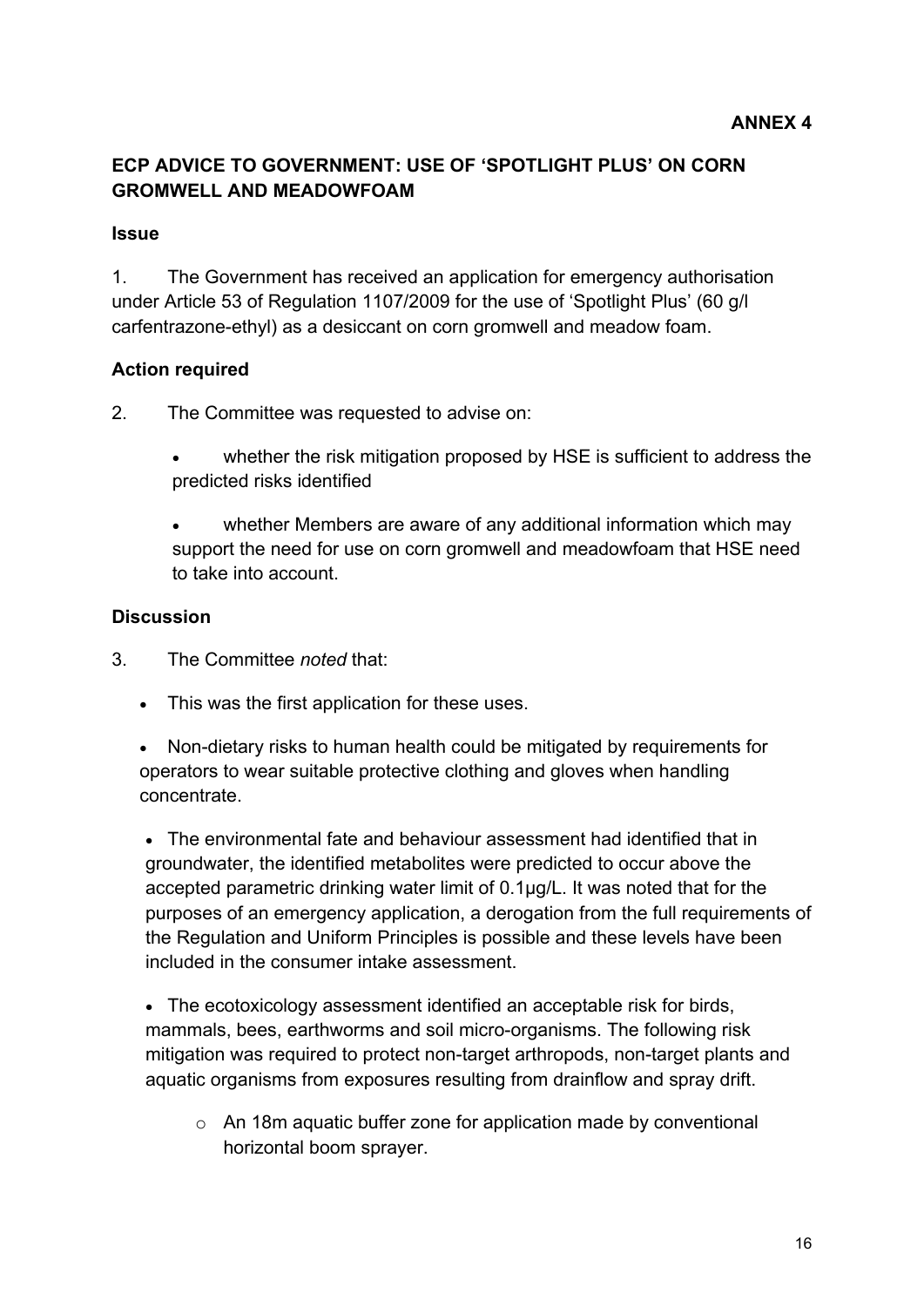- o All sprayers to be fitted with three-star drift reduction technology for all uses.
- o Avoiding spraying within 5m of the field boundary to reduce effects on non-target insects or other arthropods.
- o Extreme care being taken to avoid spray drift onto non-crop plants outside of the target area.
- o Product only to be applied by conventional horizontal boom sprayer.

• The permanent solution to the issue depends upon renewal authorisation by the UK. HSE have yet to receive a renewal submission from the owner and so the time to conclusion of this process is unknown.

• There were no end-points available for algae and aquatic plants so it was not possible to quantify the risk in the assessment.

4. The Committee *agreed* with HSE's evaluation that:

• The case for need is not immediately supported due to a lack of agronomic need for a desiccation aid unless field conditions are such that natural senescence is prevented. However, Members did note that it is difficult to predict in advance if a desiccant would be required as the need would be determined by weather conditions.

• If the product was authorised, the draft notice be held in reserve until the end of this season. Should conditions at harvest be such that it is not possible to allow the crop to senesce naturally so it cannot be swathed, the applicant must submit a detailed case supported by evidence

• No information had been provided on how the use would be limited and controlled other than the small area for which the use is proposed.

• It was unclear how a decision will be taken as to whether the product should be applied and how agronomists will be involved in the decision-making process.

- Application later than 23 September should not be permitted.
- 5. The Committee *disagreed* with HSE's evaluation that:

• Use of the product will be effectively controlled. There were no criteria describing the conditions under which the product would, or should not, be applied which implies the absence of a controlled decision-making process.

6. The Committee *advised* that: